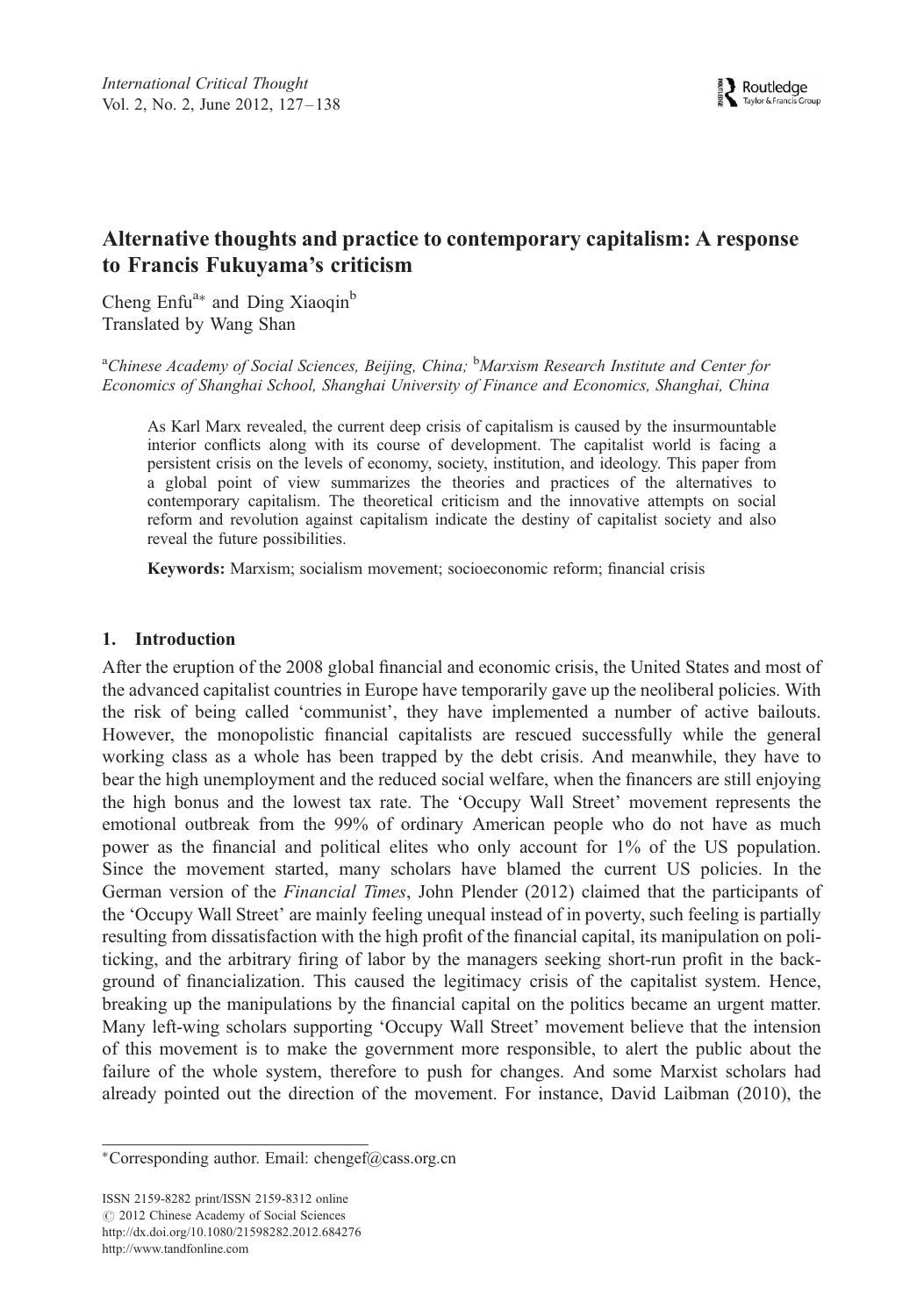editor of the journal *Science and Society*, suggested that Marxists do the following two things simultaneously: firstly, they should continue to perfect socialist theory and its spectrum; secondly, they must make a middle way towards a brand new 'new deal' – without being corroded and limited by the powerful capitalist governments. These two principles may be applied to realistic organizations, which may become the new driven force for the 'Occupy Wall Street Movement'. As Hans Modrow (2011), the former Eastern German prime minister and the honorary chairman of European Left Party, said the lessons of the 'Arabic Spring' had told us that the movement of fighting for democracy and peaceful development could not be isolated from revolutionary movements. Otherwise, even if the old regime is crushed, the new one is still not democratic.

However, Francis Fukuyama (2012) argued in his article published in Foreign Affairs:

It has been several decades since anyone on the left has been able to articulate, first, a coherent analysis of what happens to the structure of advanced societies as they undergo economic change and, second, a realistic agenda that has any hope of protecting a middle-class society.

The main trends in left-wing thought in the last two generations have been, frankly, disastrous as either conceptual frameworks or tools for mobilization. Marxism died many years ago, and the few old believers still around are ready for nursing homes. The academic left replaced it with postmodernism, multiculturalism, feminism, critical theory, and a host of other fragmented intellectual trends that are more cultural than economic in focus.

This criticism of left wing might come from Fukuyama's ignorance of relevant literatures and facts. In fact, during the current movement, a number of different trains of thoughts which try to replace neoliberalism and Keynesianism have been emerging. Among them, the School of Financial Institution Reform is one suggesting partial improvements; the School of Income Reform is the group bringing up comprehensive reform; the School of Long-run Nationalization Reform demands revolutions; and the School of Power Structure Reform is seeking 'Twenty-first-Century Socialism'. All of these schools came up with their theories and realistic plans to replace capitalism, and some of them have already been implemented.

### 2. The current train of thoughts of the replacement of global capitalism

#### 2.1. Partial improvement: The School of Financial Institution Reform

Some left-wing individuals believe, in order to deal with the crisis, all need to be done is implement financial reforms to make the financial system healthier. For example, the Americans for Financial Reform (AFR) is a joint union of more than 250 local groups across the United States. Its member include: consumers, civil rights activists, investors, retirees, communities, labor, and religious and commercial groups. Joined with the economic experts and others, this organization pushes reform of the financial industry. It focuses on more supervision and regulation of financial activities. The group is interested in the details of financial market regulation. The experts like James Crotty and Gerald Epstein (2008), and Jane D'Arista and Stephanie Griffith-Jones (2010) from the Political Economy Research Institute at University of Massachusetts and SAFER (A Committee of Economists and other Experts for Stable, Accountable, Fair and Efficient Financial Reform) are also part of the organization.

The group appeals for financial reform from time to time. And its theoretical foundation is close to the theory of the unstable financial system by Minsky, who is the successor of Keynesian, and is more Keynesian than Keynes himself. Their proposition has certain value in terms of improving the working-class condition, but we are expecting its actual effect. Its train of thought focuses its criticism on the notorious financial system of Wall Street, which has a broad ally with other areas' capital. Its approach to unite comprehensive forces is available to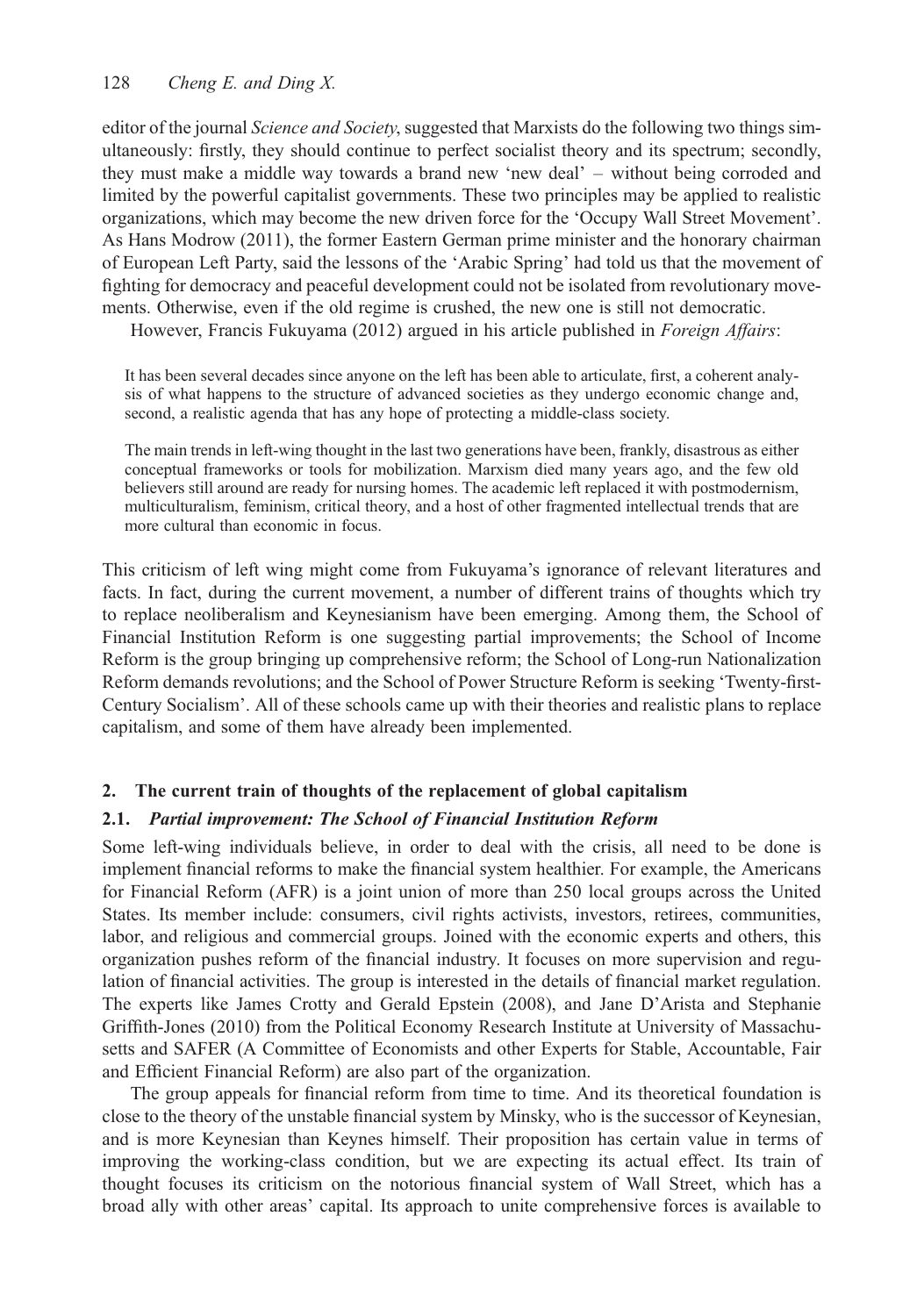restrict the damages caused by monopolistic capital. But it did not reveal the inner connections between the financial monopolistic capital and the capitalist system. As long as the rate of profit has the tendency to fall, the monopolistic financial capital pursuing profits must make more plague. All technical means of supervision could be invalid. The continuous crises after the 1970s are good evidence. Although the financial capitalists today have a notorious reputation and receive much criticism from all directions, they still maintain a powerful influence on Western governments like the US government and block further financial reforms. In order to be more influential, the School of Financial Institution Reform has to promote its ideologies and actions to meet the demands of overall economic reform and even the revolution.

### 2.2. Comprehensive improvement: The School of Income Reform

On 21 November 2008, one year after the financial crisis accompanied with economic recession and turned into a real crisis, a small group of progressive economists gathered in New York to have a conference, which was sponsored by two left-wing think tanks: Schwartz Center for Economic Policy Analysis and the Political Economy Research Institute (PERI) of the University of Massachusetts. The conference was held after the US presidential election and before President Barack Obama took office. During this period, Obama constantly mentioned that in order to prevent the financial crisis from happening again, there needed to be a more powerful regulatory system. But Obama said more than he did. This school thinks that further economic changes need to be made in the future, especially changes on the government's role in the economy to solve the problems brought by neoliberalism in the last three decades. Most participants of the conference wish that the committee paper would be taken into consideration by the progressive members of the new administration and Congress. The declaration of the conference presented five basic principles (Balakrishnan et al. 2009).

The five fundamental principles for a healthy economy are:

- (1) Capitalism when is not regulated by something outside of itself is unstable (including major destructive episodes). To give it stability one needs government regulation, including government created automatic stabilizers.
- (2) To have socially beneficial markets, they must be 'embedded in society', managed by governments and other social institutions, and these in turn must be really publically controlled (or else even government oversight is just auctioned off to the highest bidders).
- (3) Beyond the oversight and control of all markets, the government needs to provide leadership in economic areas with major spillovers ('externalities'), which even in theory (and still more so in practice) fail to operate anywhere near optimally for providing human well-being. Important examples of this are health care, climate change and investment in public infrastructure.
- (4) Families are the most important (though not only) social structure for care-giving services (to young people, old people, and those in between in need of such services). Given that the economic system in the United States has demonstrated in practice that markets do not provide an acceptable material level of support for many families to carry out their necessary care giving services, the government should financially support families that need it.
- (5) A legal structure for working people to be able to self-organize to protect and promote their own interests needs to be created, such as for example the Employee Free Choice Act. The complete inadequacy of the present legal framework is shown by numerous recent polls reporting that over 50% of unorganized workers would like to be in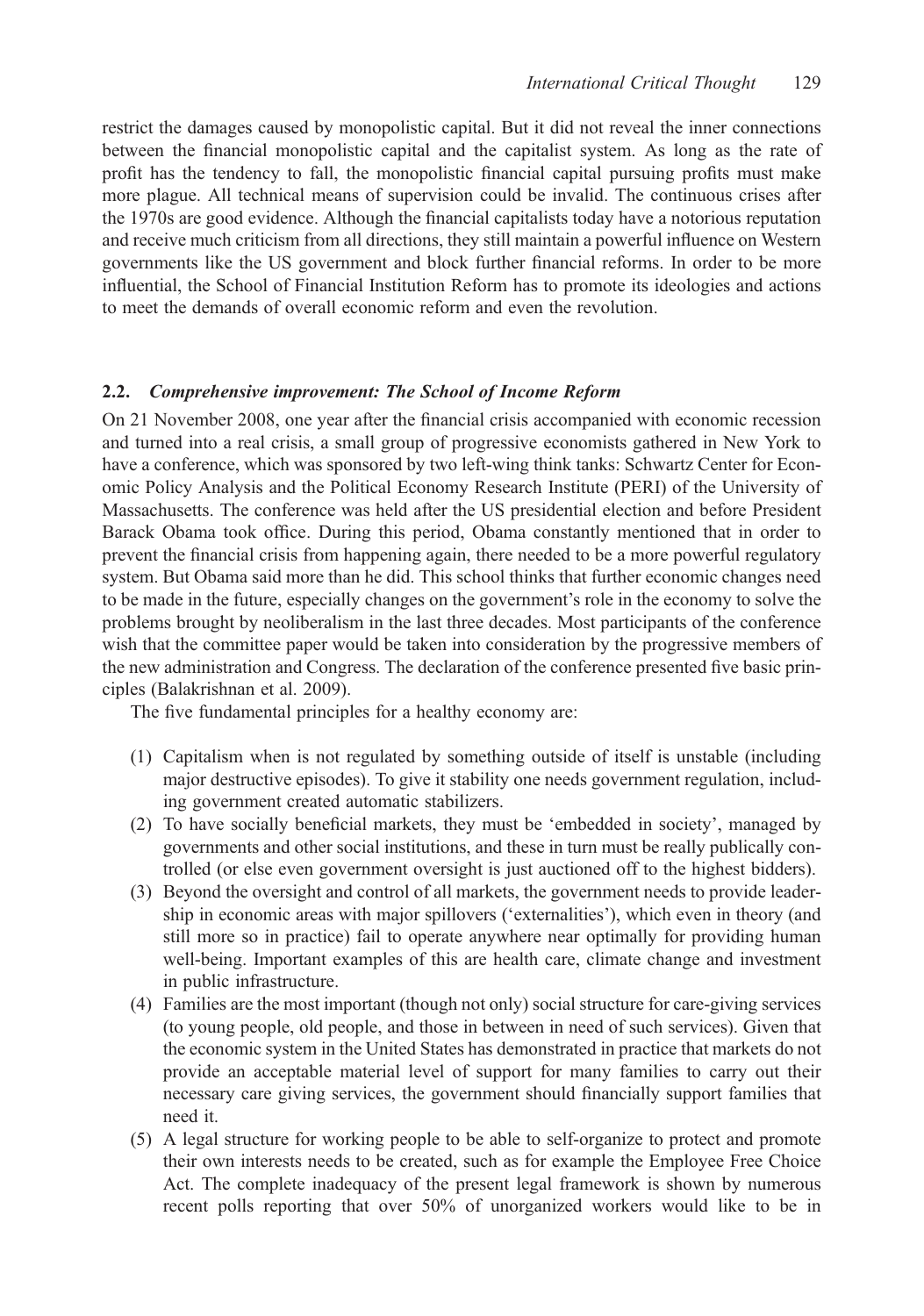130 Cheng E. and Ding X.

unions, while only 7% of workers in the private sector are in unions because it is so easy for employers to block workers' efforts to unionize.

The five broader goals are:

- (1) Fiscal policy to revive the economy through massive public investment and financial support focused on jobs, housing, state and local services, green investments and infrastructure investments, supported by expansionary monetary policy.
- (2) Make the financial sector bailouts fairer, less costly and more effective through greater oversight of the institutions, and further using government leverage to significantly change how these institutions work.
- (3) Re-regulate and restructure the finical sector while upgrading the ability of the public sector for such supervision and management.
- (4) Reverse the growing extreme inequality in society and increase both the prosperity and the power of families and communities.
- (5) Reform international economic governance for a more balanced, just, and prosperous world economy.

The 12 more specific aims are:

- (1) A well targeted spending program in the United States, which should be able to end the downward trend in the global economy and promote recovery.
- (2) The expansionary measures should be internationally coordinated, as should the antipoverty programs that have become even more necessary in the face of the downturn.
- (3) Keep people in their homes a moratorium on foreclosures, new financing mechanisms for mortgages and increased opportunities for renting.
- (4) Jobs at decent wages for all that need them, through public investment, fiscal expansion and employer of last resort programs.
- (5) Financing for state and local governments so they can maintain employment and services essential to family wellbeing, such as education, police and fire protection, and the maintenance of local infrastructure.
- (6) Affordable universal healthcare coverage, both for family well-being and to restore international business competitiveness.
- (7) Provide a guaranteed standard of living to all.
- (8) Promote the transition to a green economy, using public investments, tax credits and loan guarantees.
- (9) Replace the current financial system that is a safe haven for gambling and fraud, and which enriches a few while destroying the economy, with a stable and efficient financial system that provides for the needs of people, communities and businesses.
- (10) Support workers' right to organize as a key to restoring income, economic power and security to the bottom 80% of the populations who have done so poorly over the past decades.
- (11) Rebuild the nations' infrastructure, carried out by a massive public investment program.
- (12) Economically cooperate with, and aid, the poor countries that will suffer the most from the world economic crisis, which will be important to restoring the long-run health of the world economy (cited in Campbell 2011a).

The principles brought up by this comprehensive improvement demanded are in depth and 'undogmatic'. As long as it helps to reach the goal, discussions are welcomed. Secondly, although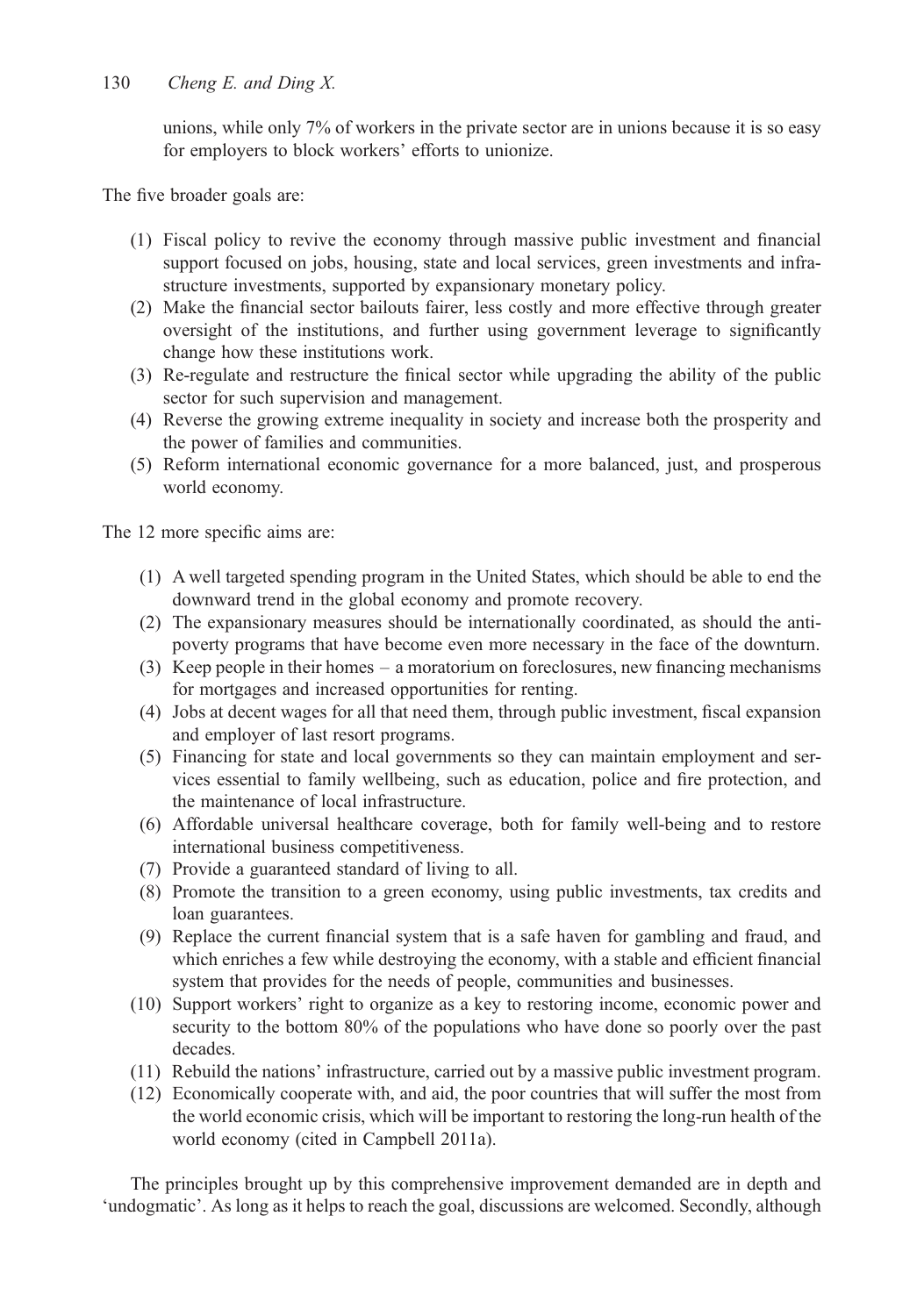this list contains many demands that want to reform or even redesign the financial sector, it is beyond the financial problems. It proved that the whole system needs to get back to the status that put people first, instead of technical financial and economic theory that only focuses on some details.

Like the School of Financial Institution Reform, its comprehensive improvement suggestions not only better and mobilize working people, but also have the possibility to be accepted partially by the government and Congress, which could be judged from the fact that this conference got sponsorship from the Ford Foundation and some open-minded Western capitalists look forward to getting reform ideas. Though the final policies may be quite different, there is still a slight chance for them. In general, these voices are likely to be seconded by different social classes, including some major capitalists. Like the 'Wizard of Omaha', Warren Buffett, once shouted: 'raise my tax!' (Wearden 2011). He wishes the government tax wealthy people like himself. It seems he answers the call from the proletariat's demand on income distribution reform. However, Mr. Buffett has already donated his assets to the Gates Foundation, which are tax free according to the US tax code. We do not know whether Mr. Buffett would really wish to cancel the tax-free treatment from the Gates Foundation. Though the majority of capitalists are against income distribution reform, some capitalists who support the reform are commendable. However, in order to really achieve the goal, we cannot expect the capitalists to walk out the selfish economic rationalism assumption. Certainly, whether the left-wing power originally supporting these voices would succeed or not is dependent on factors such as strategies the left wing uses, and how severe the crisis is, etc.

However, this is not a demand for revolution, because it does not support and advance the awakening of the working class, and it does not capture the nature of the capitalist system and the roots of social-economic unfairness. This set of economic recovery and financial rebuilding plans, as a whole, still exists within the capitalist framework, which does not expose the systematic incompetence, and does not solve fundamentally the working-class problem. However, at the current stage, it is still worth commending and expecting.

#### 2.3. Demand for revolution: The School of Long-run Nationalization Reform

After the financial crisis broke out, there were many arguments made about whether we should enhance the supervision on financial corporations or nationalizing the financial market. What is worth pointing out is that many capitalists support nationalization, but many leftists do not. The reason for this oddity is that there are two types of nationalization: one is short-term nationalization, according to which the financial firms dependent on the government to get through the crisis will be privatized again afterwards. The other one is long-term nationalization, i.e. complete and permanent elimination of the capitalists' control. Capitalists, of course, support the former one. And although the left wing support the later one, they are afraid that the process eventually becomes the former one. Greg Albo et al. (2010) believe that in this case we have to think beyond capitalism, the most significant issue here is whether we can reach a democratic economy. Nationalization has to be sustainable in the long run, more importantly it has to be controlled, as Lenin demanded clearly, by society, with democracy, including the transitional businesses, making their services beneficial to social welfare. The General Secretary of the Communist Party of India (Marxist) Prakash Karat (2011) also pointed out, it will not be sufficient to inhibit the power of international financial capital if we just simply reform the economic policies and cannot effectively supervise the financial sectors, the major financial capitals have to be nationalized to break the control on economies and governments by the international banks and financial groups which are 'too big to fail'. The fight of winning over the left-wing replacement plan has to deal with the neoliberalism driven by both international financial capital and imperialism. The book In and Out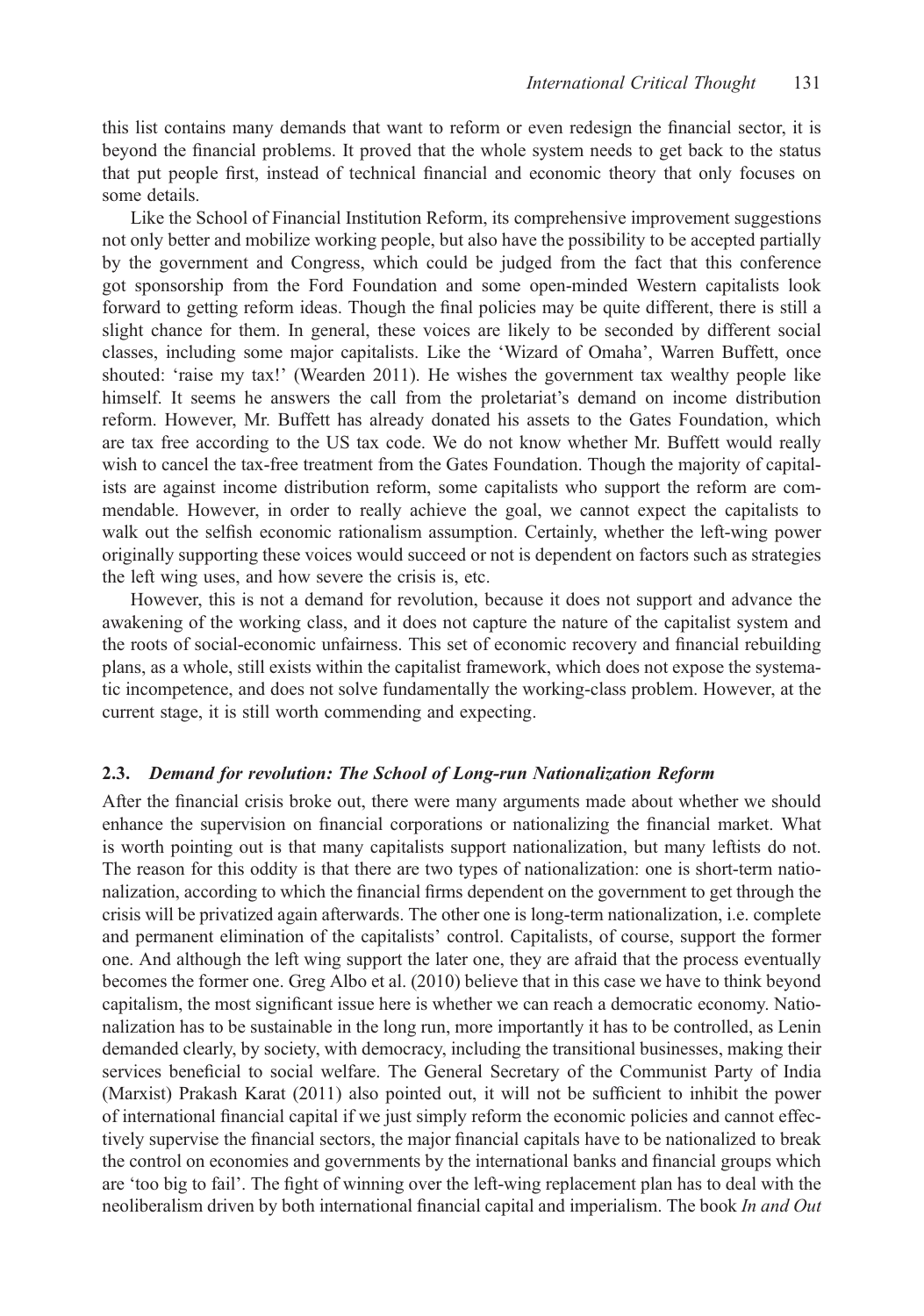of Crisis by Greg Albo, Sam Gindin and Leo Panitch (2010) touches upon more broad objectives, including the transformation of the workers per se. Al Campbell (2011b) summarized the related content into two principles, four broad goals, and eight specific goals.

Two principles for constructing a healthy and humane economy are:

- (1) An economic system is part of, or embedded in, some larger social system. The goals of the economic system for its members should be consistent with the goals of larger social system for its members. For example, if the larger social system aspires to democratic control by its members, the economy should aspire to democratic control by its members, and in fact the goal cannot be achieved for the larger society if it is not achieved for all components of that larger society including the economy.
- (2) There are two related but distinct components to the goal of a humane economic system. The first is provisioning its members with goods and services at a level adequate for dignified and qualitatively rich lives (including pensions for older members) in accord with its level of technology and labor productivity, and consistent with the goals of the larger society that it is part of concerning equity. Included in this is the requirement that this provisioning not destroy or downgrade the natural environment that humans live in, since if that occurs the continuation of this provisioning for dignified and qualitatively rich lives will not be possible. The second one is organizing the process of production consistently with the goals of the society concerning the human development of its members, the development of their multidimensional potential capacities, and the development of 'more fully human' humans.

Based on these principles, economic policy should promote the following broad goals:

- (1) Adequate food, education, healthcare, housing and transportation for a dignified and qualitatively rich existence, including for older social members who are retired.
- (2) Protection of the environment we live in as we carry out our economic activity.
- (3) Full employment.
- (4) The democratization of the economy a process where everyone involved in and affected by social production comes more and more to have first voice in and eventually collective control over society's productive processes. The first step in this direction needed immediately in the United States is a new labor law that protects workers who try to form unions to collectively defend their rights from reprisals by the capitalists, and prevents capitalists from blocking any labor drive they choose to seriously oppose.

The following specific aims of economic policy are necessary to address the most negative impacts of the current crisis in a way consistent with the above principles and broad goals:

- (1) Society should guarantee the availability of jobs at a decent wage for all who desire employment.
- (2) Pensions must not be tied to the financial viability of a particular capitalist enterprise, but must be a social right that one has just for being a member of society.
- (3) Any pubic enterprise, like all aspects of the government which must be the representative of the people, must be democratically governed.
- (4) Healthcare can be provided at a lower social cost through a public healthcare system, and this can deliver healthcare universally to all members of society.
- (5) The government must take a series of steps to address the ecological disaster, and subsidize the green industry and jobs.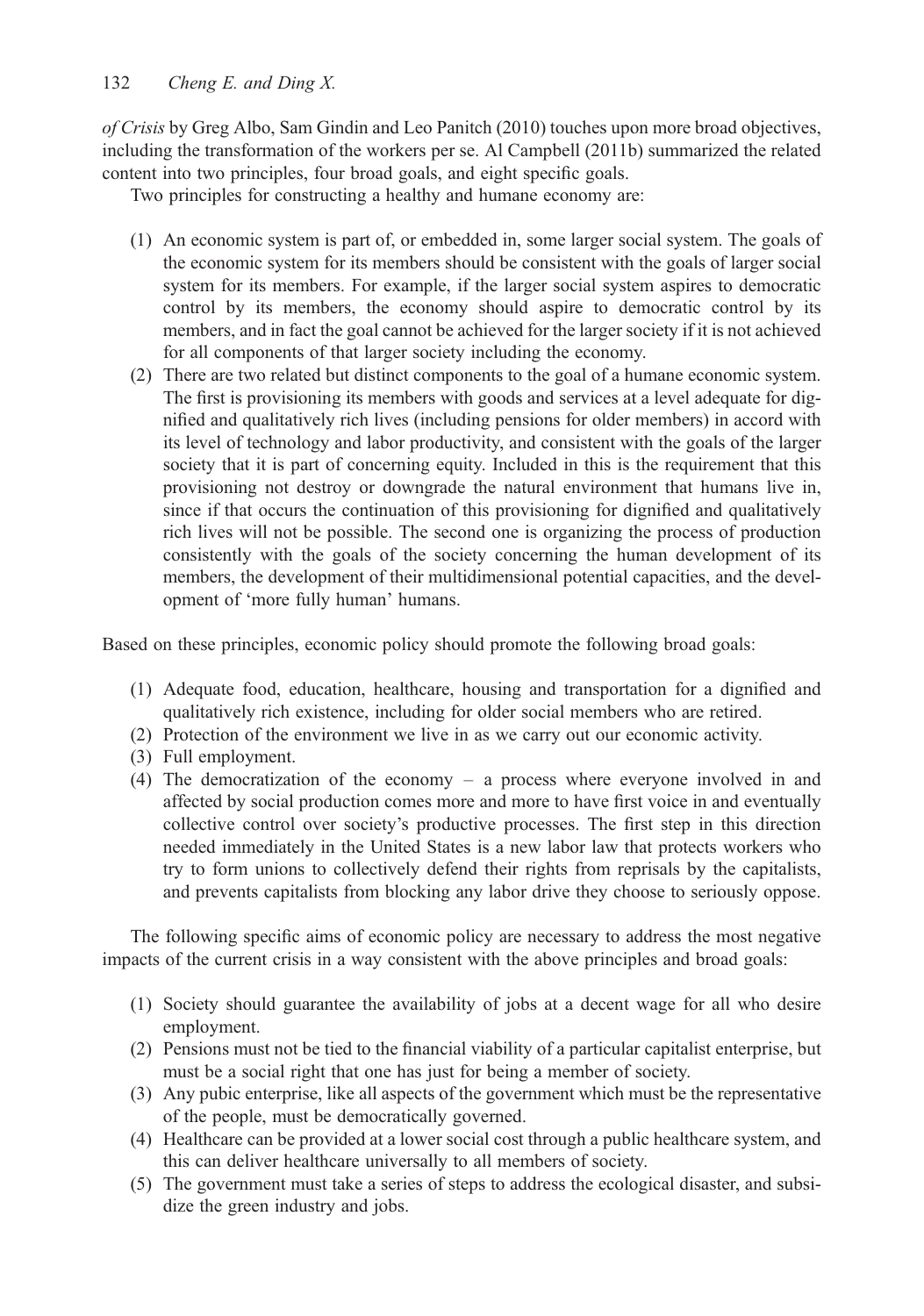- (6) Decent housing at an affordable price should be available to all who want it, either longterm purchase or rent.
- (7) A comprehensive high quality public transportation system should be built to create jobs, and make a significant contribution to environmental improvement.
- (8) Nationalize the financial sector (as opposed to just 're-regulating' it). Nationalization must involve two essential aspects in addition to the ownership of the financial institutions by society through its political representative, the government. First, like all other public institutions it must be democratically (and transparently) run. More specifically to a nationalized financial system, it must change its operational goal from maximizing the return on its capital to facilitating economic productive activity. And goods and services should be provided by public enterprises in general, with the goal of improving human well-being.

The nationalization reform plan made by Greg Albo et al. is no more than a transition program and similar to the previous comprehensive improvement plan. But in fact, it has far exceeded the regular reform demand, since they are looking for long-term stable political rights instead of temporary economic rights which can be expropriated by capitalistic rulers, and political rights are relatively harder to be stripped. Unfortunately, the 'political right' here is the right to participate in politics, which is still at a low level. It is only a right to have the right to pursue political rights, not a real 'political rights'. In fact, without political rights, everything else is phrase mongering. Seeking for political rights with no rights to participate in politic is ridiculous. Therefore, in the Western countries where the power of working class is not strong enough, this nationalization reform plan will certainly face many obstacles, and be blocked by the right wing. Even though the realization of the reform is unlikely, its thoroughness and revolutionary characters are still commendable. And when the left wing becomes more powerful, it may be turned into one of the more realistic transition programs. It is worth noting that many contents from this progressive socialism reform plan are used as slogans for the capitalist political campaign. Certainly all these slogans ended up nowhere after a new capitalistic administration took office. Hence, whether a reform plan is socialist or not mostly depends on the degree to which it is implemented. Only if the policies are carried out in depth can it be a true socialism. And this is determined by the power struggle between the left and the right wings, and also proper applications of the political strategies.

### 2.4. The 'Twenty-first-century Socialism': The School of Power Structure Reform

The famous Latin Marxism scholar Heinz Dieterich from Universidad Autonoma Metropolitana-Xochimilco, Mexico City, is a representative of 'Twenty-first-century Socialism', which is a more progressive train of thought and a school demanding power structure reform, and emphasizing the importance of power within the socialism reform. Dieterich (Cockshott, Cottrell and Dieterich 2010) believes that to control political power is necessary, it is impossible to change the current financial system without changing the elites' control in the political power structure. He thinks that in the past 300 years, the capitalist system was made of the following three mechanisms: (1) market economy; (2) parliamentary democracy; and (3) nation state. On the other side, the replacements from 'Twenty-first-century Socialism' are: (1) equal price economy; (2) participatory democracy; and (3) global management. However, these cannot become true overnight; there are still some transitional plans. A group of Marxist scholars, currently led by Dieterich, has designed and published the 'Twenty-first-century Socialism' transitional plans for Europe and Latin America. Meanwhile, they pointed out that in order to make these plans work they need the supports from leaders, labor unions, student organizations, and public movements. The Chairman of the Communist Party of the United States of America Sam Webb (2011) also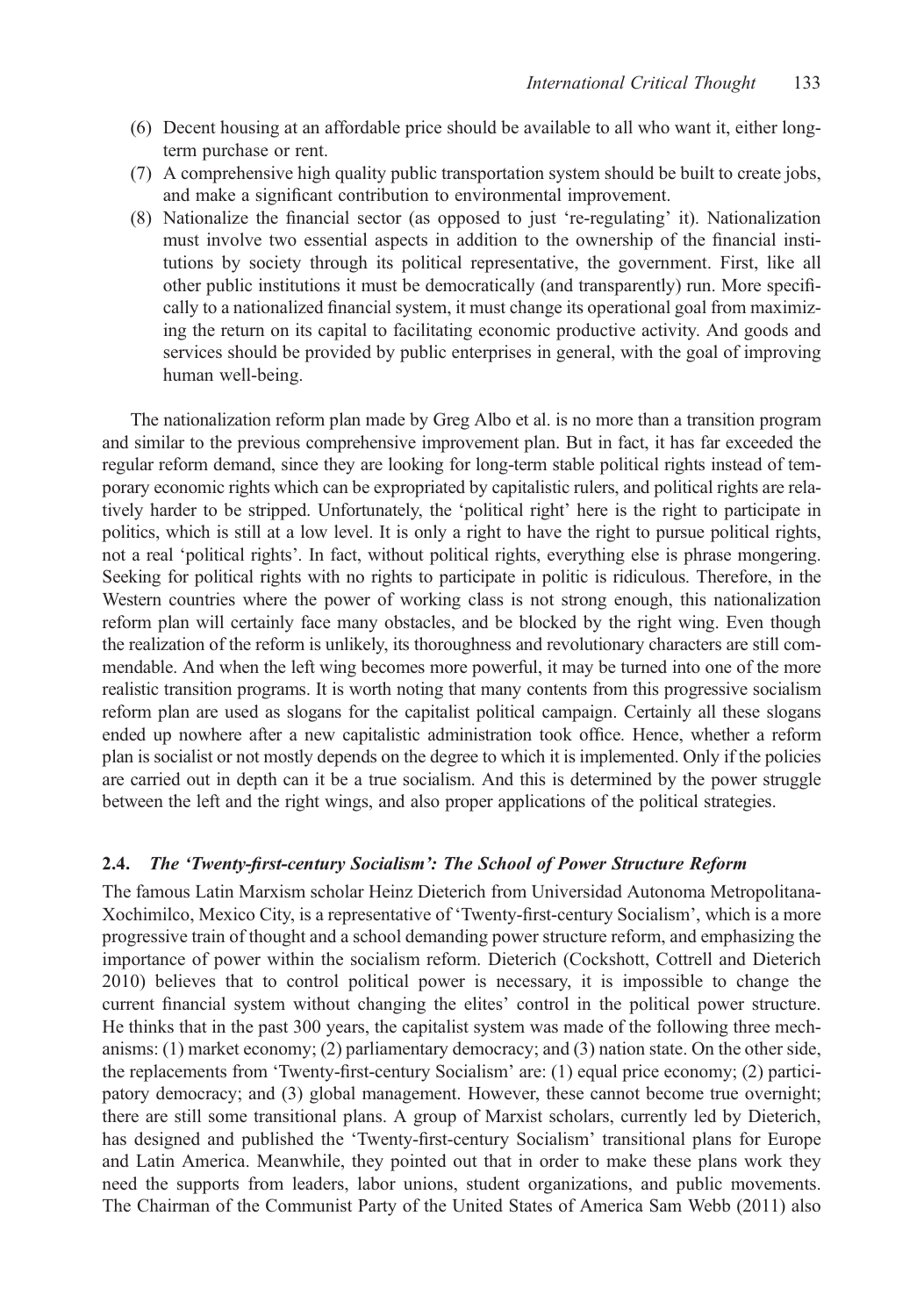pointed out that there is no shortcut to socialism, and no specific direction one has to follow, the fight pursuing socialism has to pass some periods and stages. Hence, the political parties in the twenty-first century shall make specific strategies for each period. Within the different period, it is different in terms of the content for the subject and nature of the fight. But each fight shall keep extending the scale of democracy, and try to form a new combination of power, and a new task for democracy.

Dieterich et al. provided a general framework for the needed steps of the transition from capitalist economy into the socialist economy for the European Union and nations and organizations as such (Cockshott, Cottrell and Dieterich 2010). These measures are quite different from the policies of traditional democratic socialism in the twentieth-century Europe. Its major differences are: (1) it suggests firstly to take actions on eliminating exploits, and then fulfilling public ownership of productive means; (2) it suggests to take radical measurements against the accumulation of the private and public debts; (3) it believes the transitions into socialism shall not happen in a single European country, instead, it shall happen in the whole Europe or on the level of the continent; (4) it uses Marx's the labor theory of value as a realistic guidance of monetary policy; and (5) it suggests the financial foundation of the European Union be switched from indirect retrogression tax to direct regression tax. To achieve these, the following reforms are necessary: (1) implementing a form suited for income distribution based on work. The unit for currency is labor hour, and does not rely on the economist committee to adjust the value of euro. (2) At the level of state and bloc of nations, two accounts needed to be established – the labor account and the fund account. The firms add the labor hours into the output to establish a labor value for the final goods. (3) Establishing the sacred status for the labor rights by law, for example, the rights of freeing them from exploitation, and the rights on industrial democracy. (4) Eliminating the other forms of exploitations, like usuries, rentals, etc., and replacing the rentals by land taxes. (5) On the premise of controlling most of the banks, to have them issue zero interest loans for investment. Today's investment has to match with today's labor force. The government shall place income tax as the primary source of the investment fund. (6) By adjusting the volume of loan to the price level. (7) In terms of tax, the basic ones are changed from value added tax into income tax and asset tax. Based upon the voting results of the citizens within the geographic regions of the European Union, the European Parliament shall be able to adjust the tax rate that is paid to the European Union. The transitional plan for Latin America is similar to this, so no pleonasms here.

The 'Twenty-first-century Socialism' theory made by Dieterich goes a step further compared to the nationalization reform plan, and is more imaginative, for example, it brings up radical plans like the monetary reform using labor hour as its measurement. It will greatly change the social landscape and people's mind set. Dieterich's theory created a train of ideas on Socialism with Latin American Characteristics, which has been used to effect in Latin America. Although his theory has not been implemented in Europe, it is famous among the left wing there. However, these reform ideas are too radical for the capitalistic class, and even beyond the imagination of many proletariats. But it cannot be denied that the innovations of the reform plan are irresistible, which is going to attract its followers to develop and improve, and eventually, become an easy implementable reform plan with its revolutionary nature. This plan has simple and effective solutions to many capitalistic problems, if it can be implemented someday in the future it will become a reform experiment that is worth waiting for, and it will also enrich the options on developing socialism for sure.

### 3. A number of global socialist practices and our comments

## 3.1. The development of the socialist movement of Latin American

Hugo Chavez, the president of Venezuela, led the socialist movement in Latin America (Philip and Panizza 2011). He exerted the power of the presidency for transferring from the representative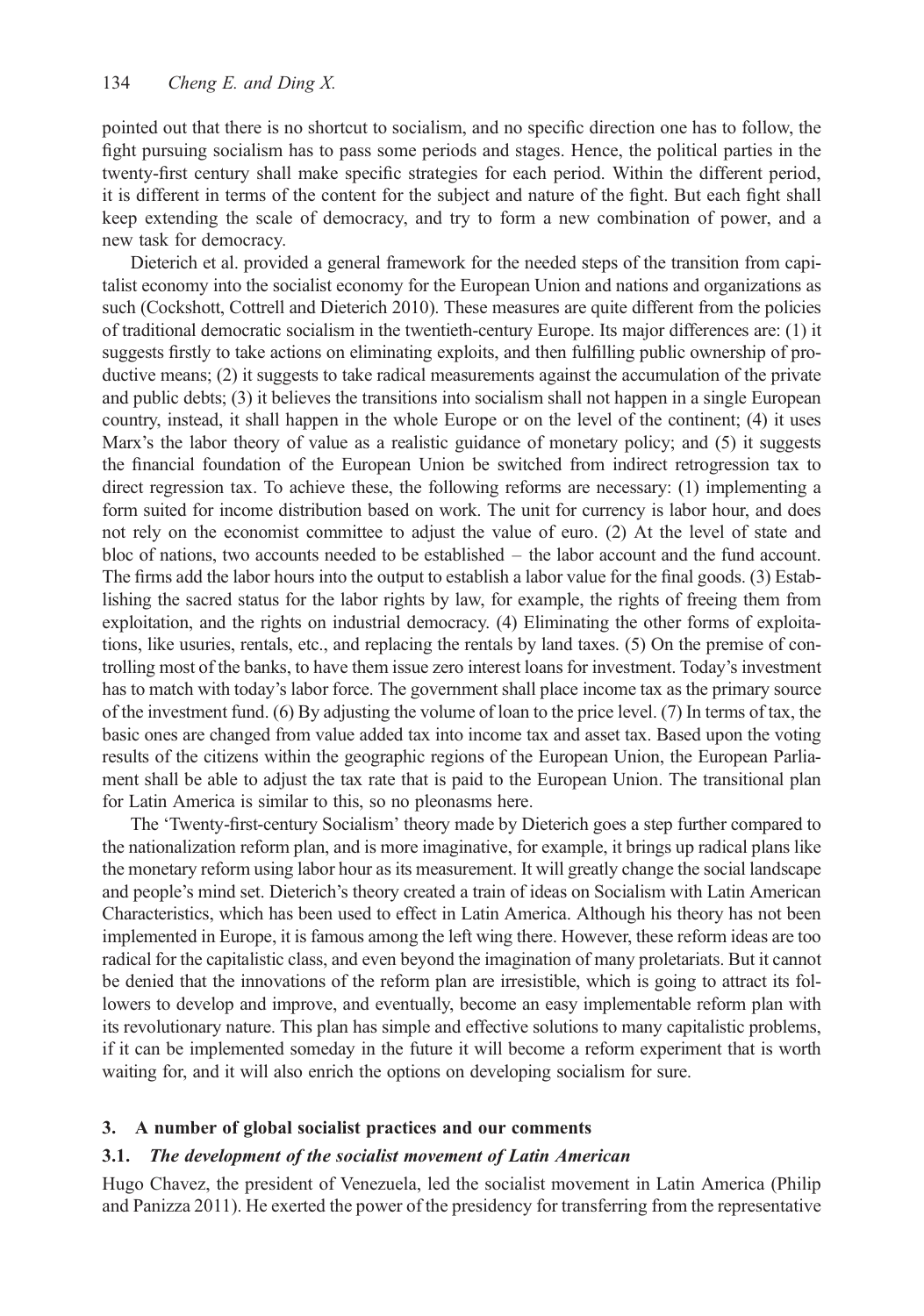democracy into participated democracy, and established a basic level power structure. In the aspects of social economics, he insists the government's leadership and interference in the economy and his nationalization is in large scale to push the social reform. In terms of foreign relations, he implemented polices leaning towards Cuba and against the United States, which are different from the democratic socialism of other countries in Latin America. He clearly pointed out to replace capitalism by socialism, and establish 'Twenty-first-century Socialism'. The 'Twenty-first-century Socialism' here certainly is not the same one mentioned in Dieterich's theory. On a certain level, it is a short version with an anti-imperialism nature, and an alternative of Dieterich's theory for a thorough socialism plan. The reason why the socialism plan did not get thoroughly implemented is probably the scruple on the pressure of the United States, which helps it survive. Even though it is not thorough socialism, it is a national movement against Western advanced capitalist countries with the influence of a train of socialist thoughts widely agreed by the left wing, and its influence is all over Latin America. The presidents of Ecuador, Bolivia, Brazil, and Nicaragua all showed their intentions of developing socialism.

The Latin America socialist movement led by Chavez relies on his country's rich oil resources. This country's economy is highly depended on oil drilling and exploiting, and its political influence to the outside world partially depends on its oil as well, which is also criticized by some Eco-Marxist scholars. However, this does not deny the fact that the socialist movement Chavez carried out in Latin America still brings new hope to the continent that was dipped in neoliberalism for many years. The movement improved the welfare of most citizens, awakened the people in Latin America, and made its people eager for the freedom that leads them to socialism. However, Chavez still faces a huge threat from the domestic political conditions, and he is also severely restricted by the United States in international politics. In order to solve these problems, it needs both the continuous supports from its citizens and the union between socialist countries and groups. The right-wing power from the West can utilize different means to communicate with each other and promote their movements. Therefore, the socialist countries are also obligated to hold together and support together. If socialism can survive in Cuba which is geographically close to the United States, so can it in Venezuela. History proves that as long as a socialist state or a state with socialist tendencies truly controls the political power and serves its people indeed, no matter it is large or small, rich or poor, or where its geographical location is, it will be supported by its people and develop very well. Chavez et al. put forward and gradually practiced 'Twentyfirst-century Socialism', and made this kind of socialism combine the theories of Marxism – Leninism, Mao Zedong Thought and Thoughts of Latin American ideologists such as Martí Pérez with the concrete experience from the Latin American countries. We have reasons to stay optimistic on its future.

#### 3.2. The market socialism model of Belarus

Compared with the high profile movements in Latin America, the market socialism model in Belarus is hardly known; however, it is a relatively more successful socialist practice (Nuti 2007). Alexander Lukashenko was elected president of Belarus in 1994, and he established the market socialism model, which was called by the public 'the fittest economic transition model of Belarus'. The core of this model can be summarized as the following: hybrid ownerships led by state ownership; national economic management system combined with both government intervention and market automatic adjusting; social security system promoted on the basis of the one from the Soviet Union. It is a market socialism economic reform model that lays emphasis on social fairness and equality. After steady transitional practice for 18 years, Belarus has already proved the success of the first step for this economic model. Belarus's economic reform is not purely for the sake of reform, instead it is for improving the welfare of its people, and it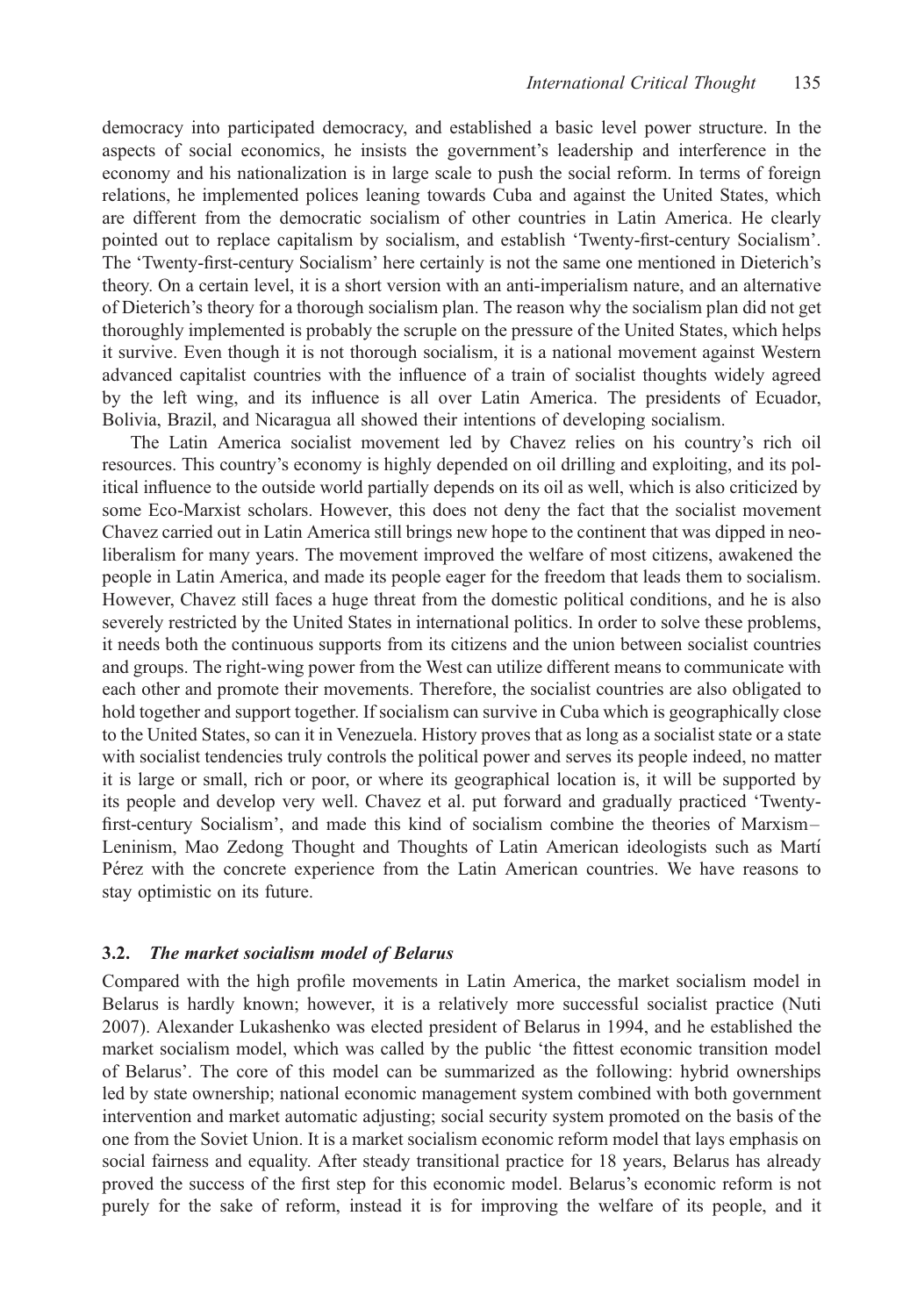focuses both on economic growth and stability. Hence, its reform received support from its people. Its economy is prosperous, and its society is stable without fearing of the 'color revolution' from the West.

In terms of the relationship between socialist state ownership and market economy, market socialism reform may only focus on changing the highly centered planning economy system, management styles and operation mechanism to suit the market-oriented economy, instead of exploring a new form of state ownership that fits the market economy better in theory and practice. The judgment is reasonable in logic. However, Belarus' state-owned enterprises almost remain intact, but still play major and leading roles in its economy, and its state-owned sector still has a share of more than 70% within its total industry after nearly 20 years' economic reform. The Belarus market socialist model is successful, which is different from the systems of China's and Vietnam's socialist market economy with their own characteristics.

### 3.3. The Mondragon Corporación of Spain

In February 1941, Father José María Arizmendiarrieta, the founder of the Mondragon Corporación or Mondragon Corporación Cooperativa (MCC) came to the village of Mondragon to preach cooperative economic idea, and established the Mondragon School of Technology in 1943 to train the locals. In 1956, the five graduates from this school established the first local industrial cooperative organization, which was further developed later, and nowadays it has become the largest inter-business cooperative group in Europe, which includes more than 120 individual cooperative organizations. Its employees are the shareholders with lifetime job guarantee besides receiving payments. But the wage difference among them is very small. When José María Arizmendiarrieta retired in 1991, this chairman's salary was only six times more than the lowest paid workers in the group. According to the person in charge of MCC, the key to MCC's huge success is that it achieved the unification between the principles of the MMC and the market economy. Their core views of development are as follows: (1) cooperation: the group members are both workers and owners. It makes the development of the company tied to the members' benefits. (2) Participation: everyone has the stock share of the firm, participates in the management, and shares the benefits. (3) Social responsibility: income distribution is based upon an equal stable foundation, which puts the group interest first to ensure the development of the MCC. Individual goals point in the same direction as the cooperation's, which is coherent with its social role. Working is not just for the money, but for realizing the self-worth. (4) Innovation: MCC keeps its innovations. The firm's development will have the driving force by its innovation in the long run. MCC has successfully implemented these ideas and principles, and formed the unique 'Mondragon Experience': (1) stock share – distributed evenly; (2) distribution – keeping balance between the fairness and efficiency; (3) management – democratic; and (4) individual development – guaranteed.

Professor Chen Enfu, one of the authors of this article, visited this company in March 2011 by himself. It is actually a corporation group or multinational company with better management and development. If Karl Marx was still alive, he would certainly have praised MCC. Even though the company only operates the cooperative mechanism within the Basque Country, it still carries the characteristics of a socialist collective cooperative nature. Its success shows that as long as the management goes well, cooperative firms are not less profitable than private firms, and cooperative firms completely exceed private ones in terms of social welfare, especially on the aspect of individual development. The triumph of MCC also indicates that the success of the Chinese collective cooperative economic model is not an individual case, and it is not inevitable even if it fails. We believe the Spanish MCC will keep its success in the future, and hopefully it can spread its cooperative economic style to the rest of the world.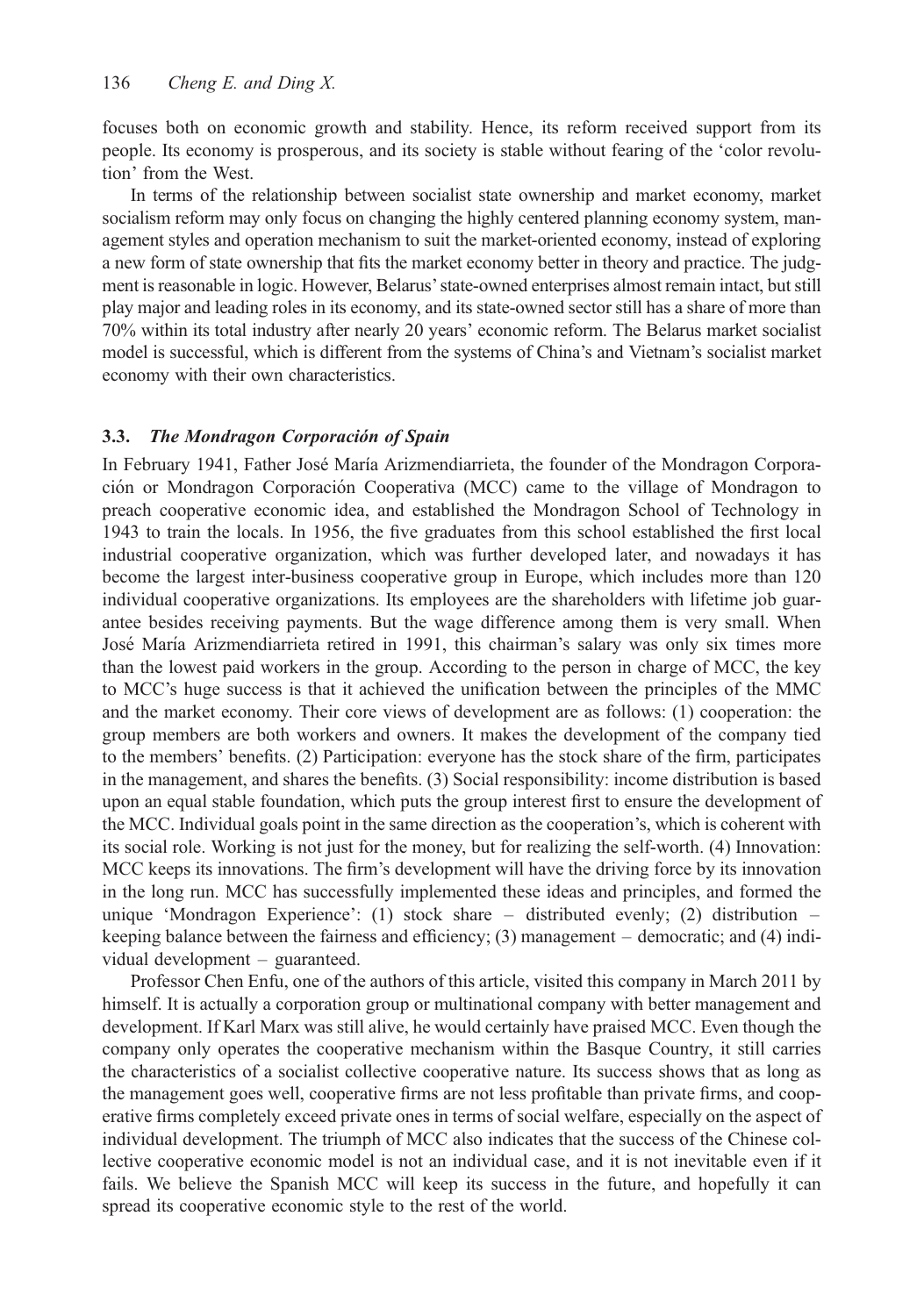### 3.4. The Yamagishi Movement of Japan

The founder of the 'Yamagishi Movement' is Miyozo Yamagishi, who was born in 1902, and passed away in 1961. He used to be an expert on chicken farming. In 1953, he sold off all his assets, pooled funds with another more than 20 'comrades', and purchased some lands. Then they started running the first 'Jikkenchi'. With the gradual development, now Jikkenchis engage in agriculture farming and its product processing, forming a unique operating and living style with the characteristics of all-in-one life and management. All assets and debts of the members of *Jikkenchis* are publicly-owned, but it is free to enter and quit *Jikkenchis*. It provides free meals and lodging, however, its members eat simple food, wear simple clothes, and no alcohol and cigarette are allowed for them. Reading and watching television are the only amusement.

On the other side, it engages in large-scale financial and trading activities with the outside world, strictly following the market rules. The green products it produces such as 'Jikkenchi egg', 'Jikkenchi pork', and 'Jikkenchi beef' are very popular in Japan. And there are several thousand people who work and live in it, which branches are among seven different countries. It does not have any religious color, and also did not claim to have relations with socialist ideologies, but obviously it is, we think after we visited it in October 2008, a socialist or communist collective economic organization similar to the communist economic organization in the United States conducted by the British man Robert Owen in the nineteenth century.

#### Notes on contributors

Cheng Enfu is the Chairman of the World Association for Political Economy (WAPE), Professor and Director of the Academy of Marxism, Chinese Academy of Social Sciences (CASS), and Director of the Center of Economic and Social Development of CASS.

Ding Xiaoqin, PhD in economics, is Research Associate at Harvard University Asia Center and Associate Professor and Assistant Director of the Marxism Research Institute and Center for Economics of Shanghai School, Shanghai University of Finance and Economics. He is also Deputy Secretary-General of the World Association for Political Economy (WAPE), Managing Editor of World Review of Political Economy (WRPE), and Co-editor of Journal of Economics Shanghai School.

#### References

- Albo, Greg, Sam Gindin, and Leo Panitch. 2010. In and out of crisis: The global financial meltdown and left alternatives. Oakland, CA: PM Press.
- Balakrishnan, Radhika, James Crotty, Edwin Dickens, Gerald Epstein, Thomas Ferguson, Teresa Ghilarducci, Jo-Marie Greisgraber, Stephany Griffith-Jones, Robert Guttmann, Arjun Jayadev, Anush Kapadia, David Kotz, Michael Meerepol, Fred Moseley, Jose Antonio Ocampo, Robert Pollin, Malcolm Sawyer, and Martin Wolfson. 2009. A progressive program for economic recovery and financial reconstruction. [http://www.peri.umass.edu/fileadmin/pdf/other\\_publication\\_types/PERI\\_SCEPA\\_](http://www.peri.umass.edu/fileadmin/pdf/other_publication_types/PERI_SCEPA_statementJan27.pdf) [statementJan27.pdf.](http://www.peri.umass.edu/fileadmin/pdf/other_publication_types/PERI_SCEPA_statementJan27.pdf)
- Campbell, Al. 2011a. Responses to the capitalist crisis: Reformist and revolutionary demands in the US 'Great Recession'. World Review of Political Economy 2, no. 2: 262–89.
- Campbell, Al. 2011b. Responses to the capitalist crisis: Reformist and revolutionary demands in the US 'Great Recession'. Paper presented at the 6th Forum of the World Association for Political Economy, May 27–29, in Amherst, USA.
- Cockshott, Paul, Allin Cottrell, and Heinz Dieterich. 2010. Transition to 21st Century Socialism in the European Union. Raleigh, NC: Lulu.com.
- Crotty, James, and Gerald Epstein. 2008. Proposals for effectively regulating the US financial system to avoid yet another meltdown. PERI Working Paper. [http://www.peri.umass.edu/fileadmin/pdf/](http://www.peri.umass.edu/fileadmin/pdf/working_papers/working_papers_151-200/WP181.pdf) [working\\_papers/working\\_papers\\_151-200/WP181.pdf](http://www.peri.umass.edu/fileadmin/pdf/working_papers/working_papers_151-200/WP181.pdf) (accessed March 1, 2012).
- D'Arista, Jane, and Stephanie Griffith-Jones. 2010. Agenda and criteria for financial regulatory reform. In Time for a visible hand: Lessons from the 2008 world financial crisis, ed. Stephany Griffith-Jones, José Antonio Ocampo and Joseph E. Stiglitz, 126-49. Oxford: Oxford University Press.